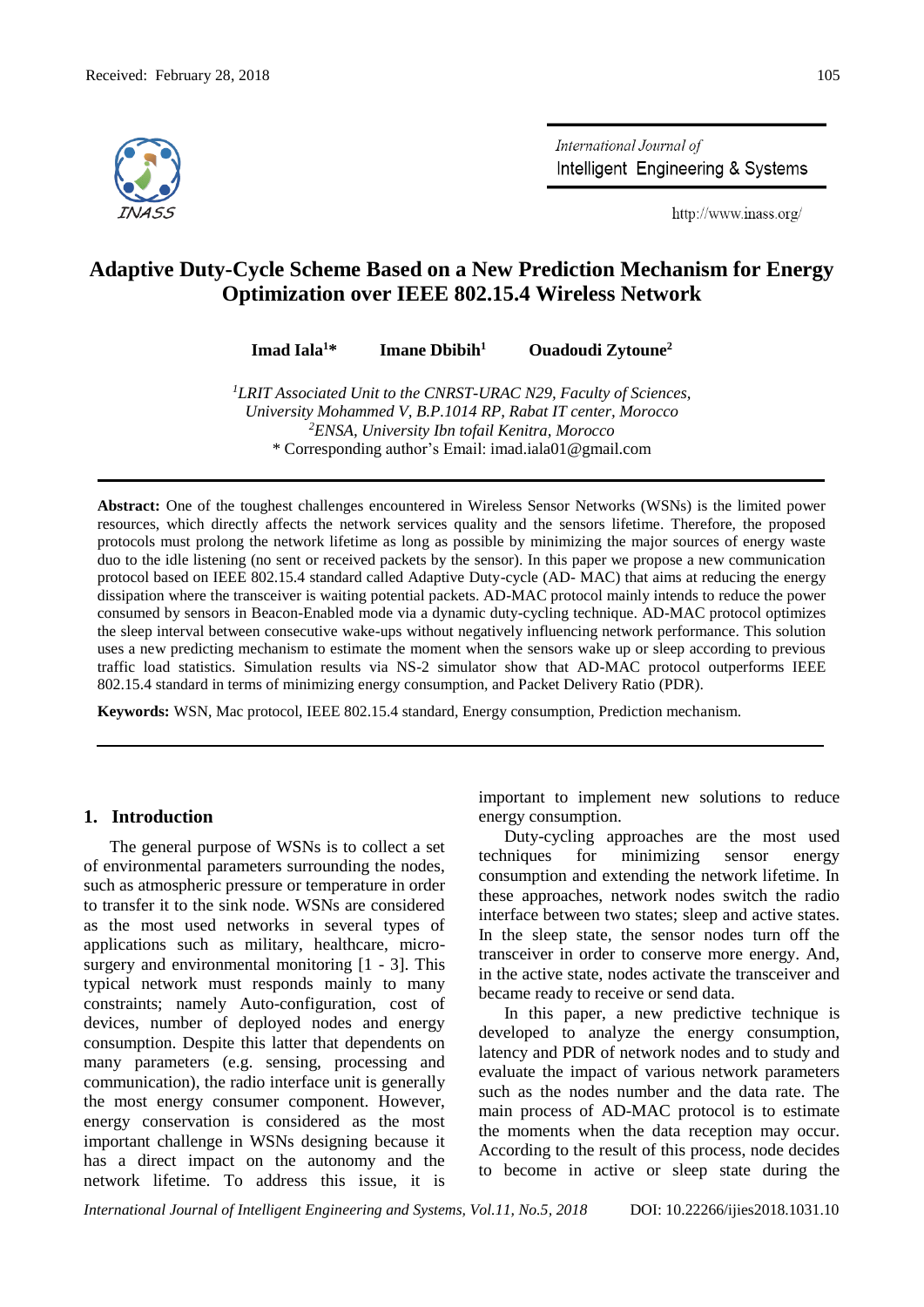Contention Free Period (CFP) time slots of the super-frame. AD-MAC protocol does not require any central coordination, central computation, or global time synchronization. Thus, it is scalable to new entrant nodes to the network and variable packet lengths. And it is also robust to system errors, such as inaccurate schedule.

The remainder of this paper is as follow: Section 2 gives an overview of several related works. Section 3 describes the main process of AD-MAC protocol and its details. Section 4 summarizes the results given by NS2 simulator and provides results interpretations. Finally, we address some prospects and we conclude the paper in Section 5.

## **2. Related works**

In literature there are lots of studies that addressed the WSN problems and proposing the solutions that can be applied at the MAC layer. The proposed MAC protocols aim at reducing the energy dissipation due to idle listening problem, and they are based on the same duty-cycle principle in order to extend the network lifetime by optimizing the transceiver energy consumption.

In [4], the authors proved that the listening process consumes 50% to 100% of the energy. The recent works such as [5] adopted a synchronized Sleep/Wake up cycle to allow nodes to save energy. Several research works have been proposed in the context of maximizing the devices lifetime and which are based on the IEEE 802.15.4. In [6], the authors proposed GTS (Guaranteed Time Slot) Size Adaptation Algorithm (GSAA) that defines a new GTS allocation scheme that will set the GTS size for it to be adapted according to the data size of the devices. The authors of [7] presented a cross-layer solution to the problem of PAN coordinator election; this solution is a process topology formation of the network operating at the MAC layer of the IEEE 802.15.4 using a topology reconfiguration algorithm defined at the network layer. In [8], the authors proposed an approach that improves the Adaptive Collision Resolution (ACR); this approach adjusts Backoff Periods (BP) to avoid timing and direction of additional Clear Channel Assessment (CCA) based on the estimated remaining time that the channel becomes inactive. The authors of [9] consider an adaptive CSMA/TDMA hybrid channel access method to resolve some weaknesses in the slotted CSMA/CA method in order to minimize the power consumption. In [10], the authors proposed an efficient slot reservation MAC protocol to reduce energy consumption and improve the efficiency in

transmitting collected data in wireless sensor networks.

The [11] have proposed a new algorithm called Duty Cycle Learning Algorithm (DCLA), this latter adjusts the duty cycle during run time in order to save energy consumption while balancing probability of successful data delivery and delay constraints of the application. The authors of [12] propose a new MAC protocol of QoS, "PRIority in Node" (PRIN), using static priority in the source and the intermediate node and priority among the node which is one hop from the sink node to achieve QoS in WSNs. The [13] have proposed a new multi-site MAC protocol called the Opportunistic MAC Wake-Up (OPWUM), which uses timer-based contention. This protocol allows the opportunistic selection of the best receiver among its neighboring nodes according to a given metric (for example, the remaining energy) and exploits the emerging alarm receivers to reduce the nodes energy consumption. In [14], the authors have modeled and simulated a real Wakeup Radio (WuR) hardware platform developed by the authors themselves on the OMNET ++ simulator. Energy efficiency, latency and PDR of the WuR platform are compared with the performance of four of the MAC protocols widely used for WSN under three real network deployments. The authors of [15] used the Markov chain to model the waiting packets in the node's transmit/receive buffer and calculate the probability of buffer overflow. They also formulated the optimization problem (OP) that minimizes the power consumption of the node, the probability of buffer overflow and data rate. In addition, they have presented the OP-Based Energy Management System (OBEMS) which uses the OP solution. Their results show that the proposed scheme reduces energy consumption while maintaining a higher PDR. In [16] the authors aim to optimize the utilization of energy at each network by proposing a WSN Routing Protocol. The proposed protocol is named as An Efficient Routing Protocol Adopting Enhanced Cluster Formation Technique Accompanied by Fuzzy Logic for Maximizing Lifetime of WSN. This protocol is based on the PSO algorithm to assign some of the nodes that have been omitted to current clusters to eliminate the rate of formation of individual nodes. And for the CH selection, the authors have been based on parameters such as residual energy, distance to neighbor, density, maximum distance and angle.

The authors of [17] proposed a Cross Layer Interactive Framework (CLIF) to balance the importance of critical performance metrics such as data delivery and energy efficiency in order to cater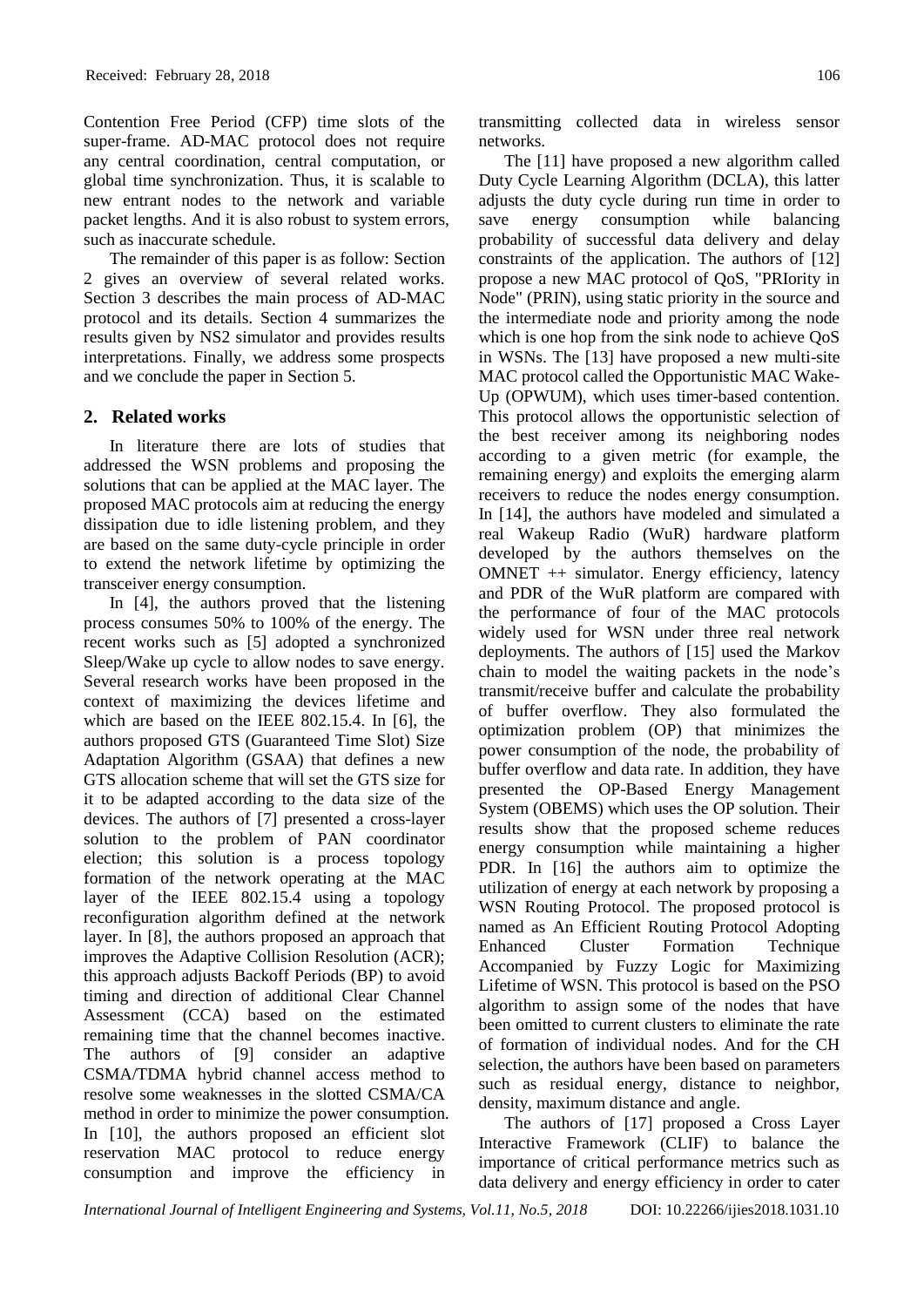up the demands of real-time applications under dynamic environment. The CLIF protocol assigns a high degree of significance (high priority) to critical messages to valorize them in the processing. An optimized QoS routing protocol (OQoS-MRP) for wireless sensor networks is proposed by the authors of [18]. This protocol is designed to calculate an optimal multi-hop path between the transmitter and the receiver. Based on various QoS parameters such as reliability, energy, delay, distance to sink and hop count, OQoS-MRP protocol chooses the best path for transferring the data to the sink.

## **3. AD-MAC process**

In this article, we are interested by the deterministic MAC protocols where we aim to reduce the energy consumption and to control the medium access according to the previous statistics of traffic load. AD-MAC protocol is based on IEEE 802.15.4 [15, 16] standard. Before presenting our protocol in the following a brief overview of IEEE 802.15.4 operating.

The IEEE 802.15.4 is the widely used protocol for Low Rate Wireless Personal Area Networks (LR-WPANs) at the present. Thanks to its low energy consumption and low duty-cycle, the IEEE 802.15.4 standard is considered as the reference networking standard for WSNs. For example, it is used by ZigBee technology to process data in the physical and MAC sub-layers. The IEEE 802.15.4 standard allows network nodes to enable their transmitter to occupy the transmission channel for a few milliseconds, and after receiving a response or acknowledgment, they fall asleep for a long period before next transmission. Therefore, they can conserve more energy.

In The IEEE 802.15.4 standard we have two types of network nodes: FFD (Full Function Device) implementing the entire standard specification, while RFD (Reduced Function Device) is a low capacity device. The latter entities can only be terminal nodes of the network.

IEEE 802.15.4 standard offers two access modes to the medium, a non-beacon enabled mode and a beacon enabled one. In the first mode, there is no emission of beacon frame, thus there is no synchronization between the different network nodes. Nodes wishing to transmit data have to use the non Slotted CSMA/CA algorithm (i.e. once the medium appears free the node can transmit its data).In the second mode, the network coordinator node periodically broadcast beacon frames. Each one contains information about network



Figure. 1 IEEE 802.15.4 super-frame configuration

configuration, and some data allowing network nodes to know the times when they should wake up to synchronize themselves.

The time interval between two beacons frames is called super-frame. It includes two periods, active and inactive parts. The first period is divided into several time slots of equal durations; the beacon always occupies the slot 0 and allows the synchronization of all nodes within the same coordinator range. Typically, the network nodes just wake up before slot 0 and start listening. After receiving a beacon frame from the coordinator node, the nodes become aware of the current super-frame configuration. If they have no data to transmit, or to receive, they can doze until the next beacon; otherwise they fall asleep as soon as the transaction (transmission and/or reception) is finished. Fig.1 shows the IEEE 802.15.4 super-frame configuration.

The IEEE 802.15.4 standard offers two access modes within the super-frame (see Fig.1), the first one concerns the Contention Access Period (CAP): Here, the access is done according to the slotted CSMA/CA technique. The second concerns the Contention Free Period (CFP) "Optional", in which the medium access is managed by the network coordinator node (i.e. deterministic access) that can allocate one or more Guaranteed Time Slots (GTS) to network nodes.

Our solution is based on the IEEE 802.15.4 standard employing the Beacon-Enabled mode wakeup scheme as well as Clear Channel Assessment (CCA) and slotted CSMA/CA mechanism to access the channel. The network coordinator node periodically broadcasts beacons frames, and we assume that it has no energy constraint. Then, we should not be worry about its energy consumption.

Each network node applies the same operational cycle, which consists of two periods: wake up and sleep period. The sleep period in which a node conserves its energy consumption by turning off the radio interface. And the wake-up period in which a node is ready for receiving or transmitting data when its radio interface is activated.

The wake-up period is divided into several time slots: each time slot can be either in active or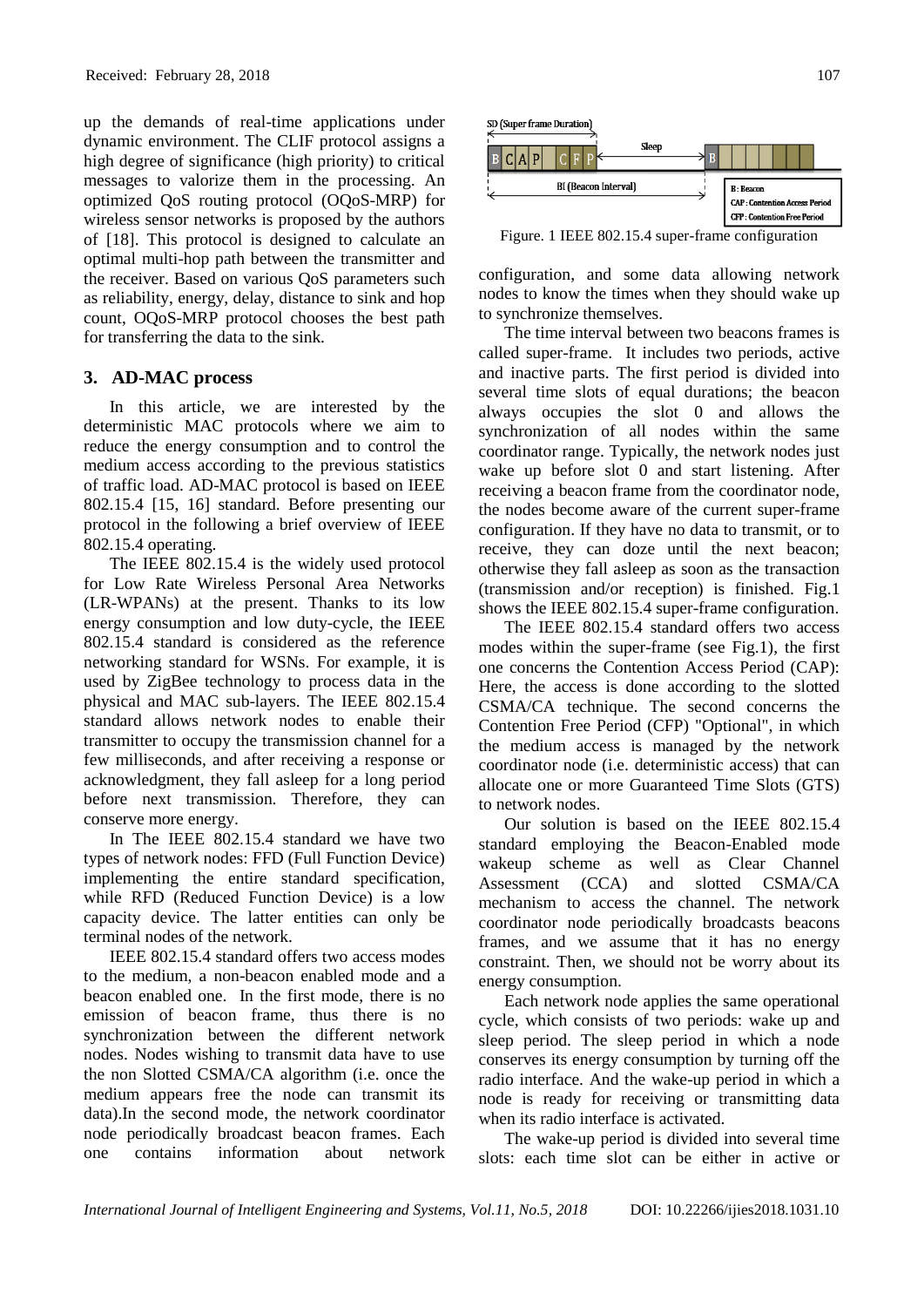

Figure. 2 AD-MAC super-frame configuration

inactive state according to a distributed processing based on a prediction mechanism. This prediction mechanism allows network nodes to estimate the moment when a data reception may occur and consequently, nodes decide to become in active or inactive state during a time slot, which explains why each network node will have its own duty-cycling scheme (see Fig.2). I-e, the prediction mechanism will adapt the duty-cycling scheme to node traffic load.

In Fig.2, the basic operation of our solution is shown. Each sensor node wakes up according to its own schedule to check if there are any incoming data intended for it.

The node that needs to transmit data must wait for the active period (SD) to turn on its radio interface and uses the slotted CSMA/CA technique to access the channel.

In order to model the sensor nodes radio interface with a dynamic duty-cycling scheme, we consider a network composed of a certain number of nodes that operate according to a specific SD configuration. We also consider that the active part of the SD is composed of a number of Times Slot (TS) noted NTS. A node receives the data packets at times  $t_{k,1}$ ,  $t_{k,2}$ ,  $t_{k,3}$ , ...,  $t_{k,ni} \in R$  where  $k \in [1, NTS]$ , and *n<sup>i</sup>* is the number of packets received at time slot *i*. These packets arrive at each node independently.

At the beginning, all TS of SD are kept in active state. Then, Each data receiving instant in a TS have awaking probability noted:  $W = \{w_{1,1}, \ldots, w_{1,n}\}$ , ..., *w2,1, ..., w2,n2, ..., wNTS,1, ...,wNTS,nNTS] ϵ R*, which will depend on the number of received packets and which shall computed according to Eq.  $(1)$ .

$$
W_{i,j} = \frac{\sum_{i=1}^{NTS} \text{Number of received packets}}{\sum_{i=1}^{NTS} \sum_{j=1}^{ni} \text{Number of received packets}}
$$
 (1)

Where  $i \in [1, NTS]$ . In other words, all received packets instants in the same TS will have the same awakening probability. Then, our system can be described by the following equation:

$$
Y = \sum_{i=1}^{NTS} P_i \sum_{j=1}^{ni} W_{i,j} t_{i,j} + \sigma n
$$
 (2)

We put that  $n \triangleq \sum_{i=1}^{NTS} n_i$ , that corresponds to the all received packets during the previous super-frame. With  $P \in R^{n*n}$  is a diagonal covariance matrix between TS with inputs  $P_i$  and multiplicity  $n_i$  for  $i=1,...,NTS$ , and  $T = [t_1^t; ..., t_{NTS}^t] \in R^n$ , where  $t_k \in R$  $R^{ni}$  for *i*=1, ..., *NTS*, and  $t_k$  is a vector with  $j^{th}$  input *tk,j*.

$$
P = \begin{pmatrix} P_1 & \cdots & 0 \\ \vdots & \ddots & \vdots \\ 0 & \cdots & P_1 \end{pmatrix} \quad \mathbf{0} \qquad \mathbf{0}
$$
\n
$$
P = \begin{pmatrix} P_1 & \cdots & 0 \\ 0 & \ddots & \vdots \\ 0 & 0 & \begin{pmatrix} P_n & \cdots & 0 \\ \vdots & \ddots & \vdots \\ 0 & \cdots & P_n \end{pmatrix} \end{pmatrix}
$$

We obtain the vector  $Y \in R^n$  that contains the estimated moments.  $\sigma n \in \mathbb{R}^n$  is a noise at the instant *t* which is assumed Gaussian and  $t_{i,j}$  is the instant when the packet  $j$  is received at the Time Slot  $i$ , which is also assumed Gaussian. We suppose that we know perfectly  $\sigma^2$ . The equation can be written in the form:

$$
Y = PWT + \sigma n \tag{3}
$$

As results of the prediction mechanism computation, we will have a vector that contains instants when the node has to turn on its radio interface to probably receive data. These instants must necessarily be adjusted in order that they are in the active part interval of the super-frame  $[0, SD(SD = 2^{SO} x$ *aBaseSuperframeDuration)].* where SO means the Super-frame Order, and *aBaseSuperframeDuration* is a constant equal to *15.36 ms*. Eq. (4) allows us to precisely adjust the estimated instants.

$$
Y_{adjusted} = \left| \frac{Testimed - bcnRxTime}{aBaseSuperframeDuration} \right| \tag{4}
$$

Where *bcnRxTime* means the time of the last received beacon, all  $Y_{adiasted}$  values belong to the interval *[0, SD]*  $\epsilon$  *N*, and which exactly correspond to time slot numbers in which the node may receive data.

Thanks to this prediction mechanism the network nodes become in active mode only when they probably have data to receive, Therefore, it is possible for given communication to have a destination which will unreachable for the moment, which can negatively influence on the PDR by increasing the packets lost. To cope with this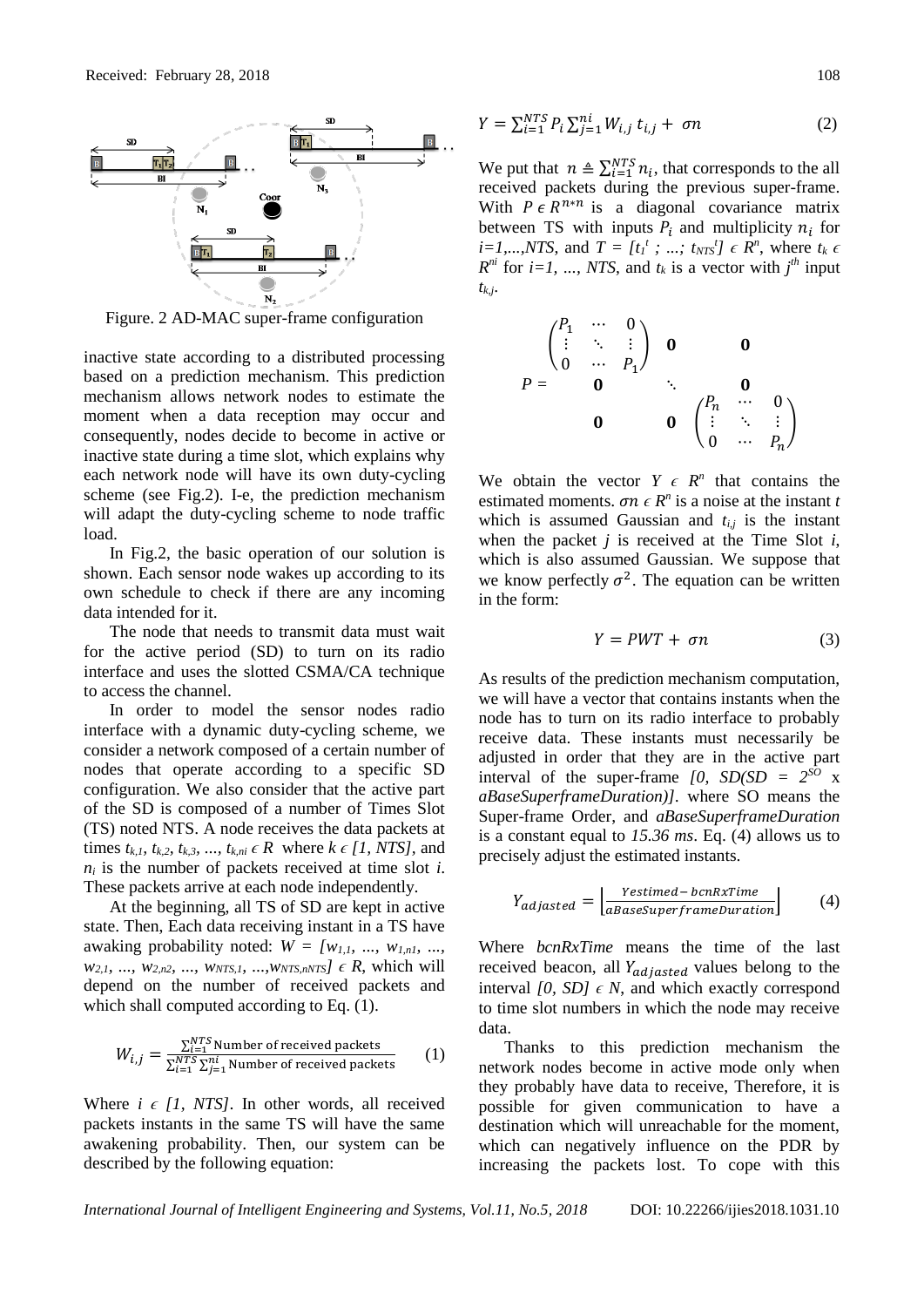| Octets:             |                    |                            | 2                              | $\mathcal{D}_{\mathcal{L}}$                |
|---------------------|--------------------|----------------------------|--------------------------------|--------------------------------------------|
| Frame<br>Control    | Sequence<br>Number | ID of<br>Concerned<br>Node | Instant<br>of First<br>attempt | <b>FCS</b><br>(Frame)<br>Chek<br>Sequence) |
| MHR (MAC<br>Header) |                    | <b>MAC</b> Payload         |                                | <b>MFR</b><br>(MAC<br>Footer)              |

Figure. 3 Data postponing frame

Table 1. Simulation configuration

| Parameters                          | Value                        |  |
|-------------------------------------|------------------------------|--|
|                                     |                              |  |
| <b>Topology Dimension</b>           | $300 \times 300 \text{ m}^2$ |  |
| Type of topology                    | Mesh                         |  |
| Propagation mode                    | Two-Ray-Ground               |  |
| Routing protocol                    | <b>AODV</b>                  |  |
| Data Packet Size                    | 100B                         |  |
| Radio power in sleep mode           | $0.015$ (mW)                 |  |
| Radio power in idle and listen mode | $14.4$ (mW)                  |  |
| Radio power in transmitting mode    | $36.0$ (mW)                  |  |
| Temps de Simulation                 | 1000(s)                      |  |
| <b>Nodes Numbers</b>                | 100                          |  |

challenge, AD-MAC protocol has created a new procedure which consists in the first step to postpone the last transmission attempt to the next super-frame, then, send a new packet called data postponing frame (see Fig.3) to the coordinator node of the network. This new packet is intended to let the coordinator node know that the Y node (destination) was interrogated by the X node (source) at time tx, this information will be delivered to the Y node (destination) through the next beacon frame, for this purpose, AD-MAC protocol has made a change in the beacon frame by adding two new fields, the first field (2 octets) shall contain the destination node identifier, while the second field (2 octets) shall contain the instant of the first transmission attempt. And as we mentioned previously, at the beginning of each super-frame the coordinator node broadcasts the beacon frame, this frame will be received by all network nodes, but only the one which have its identifier equal to that inserted in the first new field can read the second field content in order to include it into the prediction mechanism computation.

The data postponing frame shall be constructed as illustrated in Fig.3, and the fields order of this packet shall respect the order of the general MAC frame [19].

The MHR for a data postponing frame shall contain only the frame control field and the sequence number field. In the Frame Control field, the frame type subfield shall contain a value different to these used by the beacon, Data, acknowledgment, and the MAC command. We propose using the value 7 to indicate a data postponing frame. The Sequence Number field shall contain the same value of the data frame sequence number. The MAC payload for a data postponing frame shall contain two fields: the first field contains the concerned node identifier, while the second field contains the instant when the first attempt of transmission occurred. The MFR is composed of a 16 bit FCS.

### **4. Performance evaluation**

To validate our numerical analysis, we evaluate the model under different numbers of nodes, different types of traffic, and compare the results of the PDR, End-to-End delay and the sum of the energy consumption obtained by the AD-MAC protocol with those of the IEEE 802.15.4 standard and SMAC protocol using the Network Simulator (NS-2). We have performed simulation based evaluations to validate AD-MAC protocol. Hence, we consider 99 sensor nodes connected to coordinator node and which are randomly deployed in the network. In the simulation, each sender node randomly selects one of its neighbours as the destination. In the first stage of our simulation the sender node generates event-driven traffic load characterized by the ON/OFF exponential traffic. While, in the second simulation step sensor node generates CBR (Constant Bit Rate) traffic. All results are the average of 30 simulations. The simulation parameters are illustrated in Table 1.

## **4.1 Simulation results under burst traffics**

In this section, the PDR, energy consumption and average latency are evaluated using the burst traffic. Network performance metrics are examined to analysis the impact of communications load and the impact of the traffic density on AD-MAC protocol behaviour.

#### **4.1.1. Results of energy consumption**

Extending the overall network lifetime is the most important challenge to resolve in WSNs, though, several protocols have been proposed to improve network lifetime. Using network simulation, It is found that when sender nodes number or ON period of the burst traffic increases the energy consumption increases as well for each of IEEE 802.15.4, SMAC and AD-MAC protocol. In Fig.4 we observe that the AD-MAC protocol greatly outperforms IEEE 802.15.4 standard and SMAC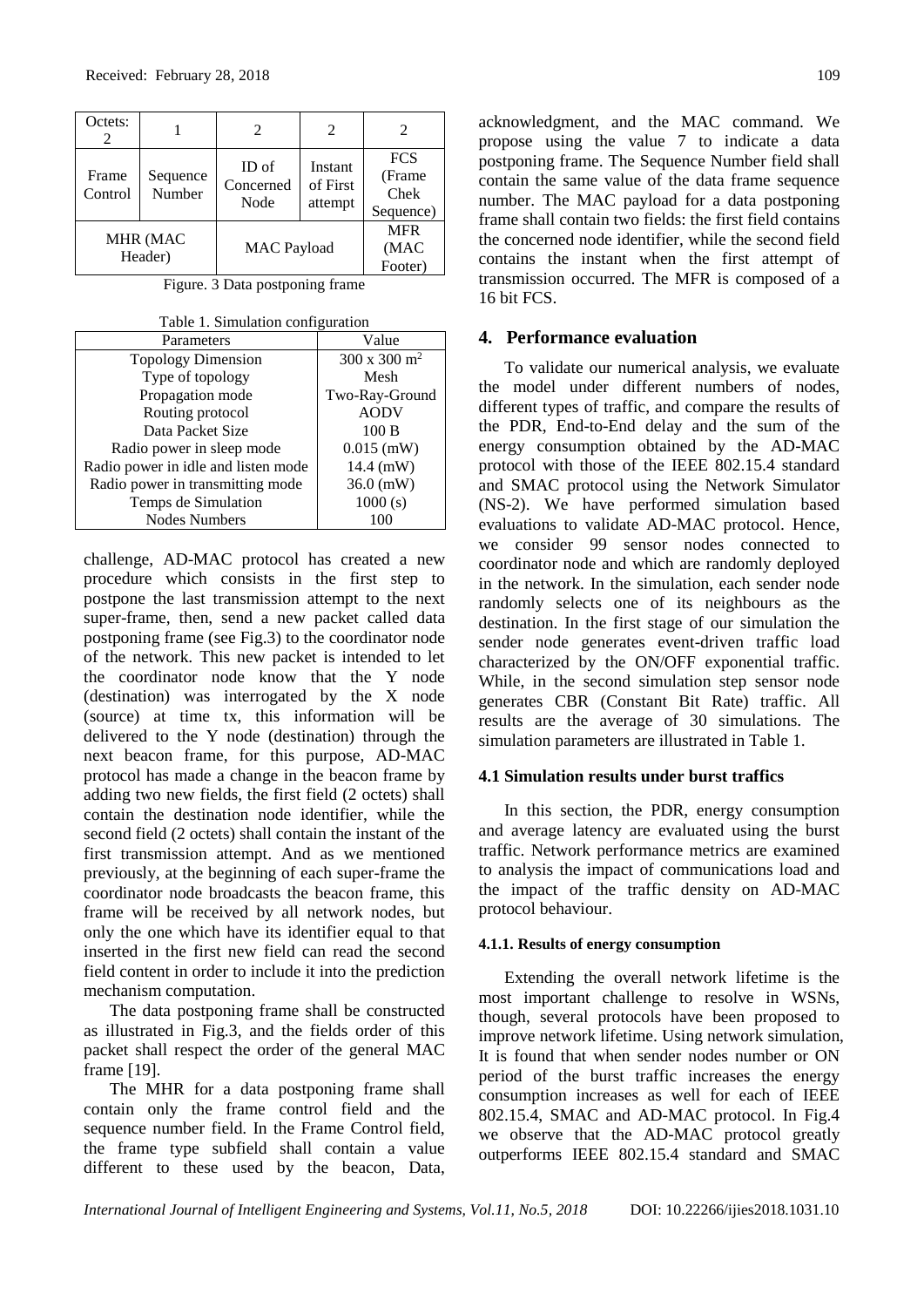

protocol in term of minimizing the energy consumption. This is can be explained by the fact that the AD-MAC protocol does waken up the sensor nodes precisely when they have high probability to receive data. Hence, network nodes become active less frequently and considerably reduce their energy consumption due to idle listening, In contrast to the SMAC and IEEE 802.15.4 protocols which are based on a classical duty-cycling to control the wake up / sleep process of the sensor nodes.

#### **4.1.2. Results of latency**

The time duration between the receive and the send moment of packet depicts the stability and reliability of the WSN network. More the end to end delay is reduced, the algorithm is found to be more stable. Normally, when traffic density or communication load becomes high in network, the delivery end-to-end delay also becomes significant because of the regular packets retransmission. Fig.5 shows that there is a small difference between AD-MAC protocol latency and the one of IEEE 802.15.4 standard and SMAC protocol. This can be explained by when a node send data packet to a destination that goes into sleep mode because of its prediction mechanism, therefore, the last transmission attempt of this packet will be postponed to the next superframe which will causes an additional delay.

## **4.1.3. Results of PDR**

The PDR is the ratio between the number of received packets and the number of sent packets. For an efficient network, the PDR should be a maximum value. Higher PDR increases the reliability of the network. Fig.6 shows that the AD-MAC protocol largely exceeds the IEEE 802.15.4 standard especially in cases of low and medium traffic load. These results are proved by the accuracy of the prediction mechanism, because we estimate exactly when a node must to wake up for receiving its data efficiently. In addition, even if we increase the traffic load in the network, the PDR of AD-MAC protocol remains better than the PDR obtained by IEEE 802.15.4 standard and SMAC protocol. Using AD-MAC protocol, the number of the lost packets (due to the collision or when the destination is unreachable) is reduced thanks to the packet "Data postponing frame", which allows to postpone the last transmission attempt to the next super-frame where the receiver node is surely active.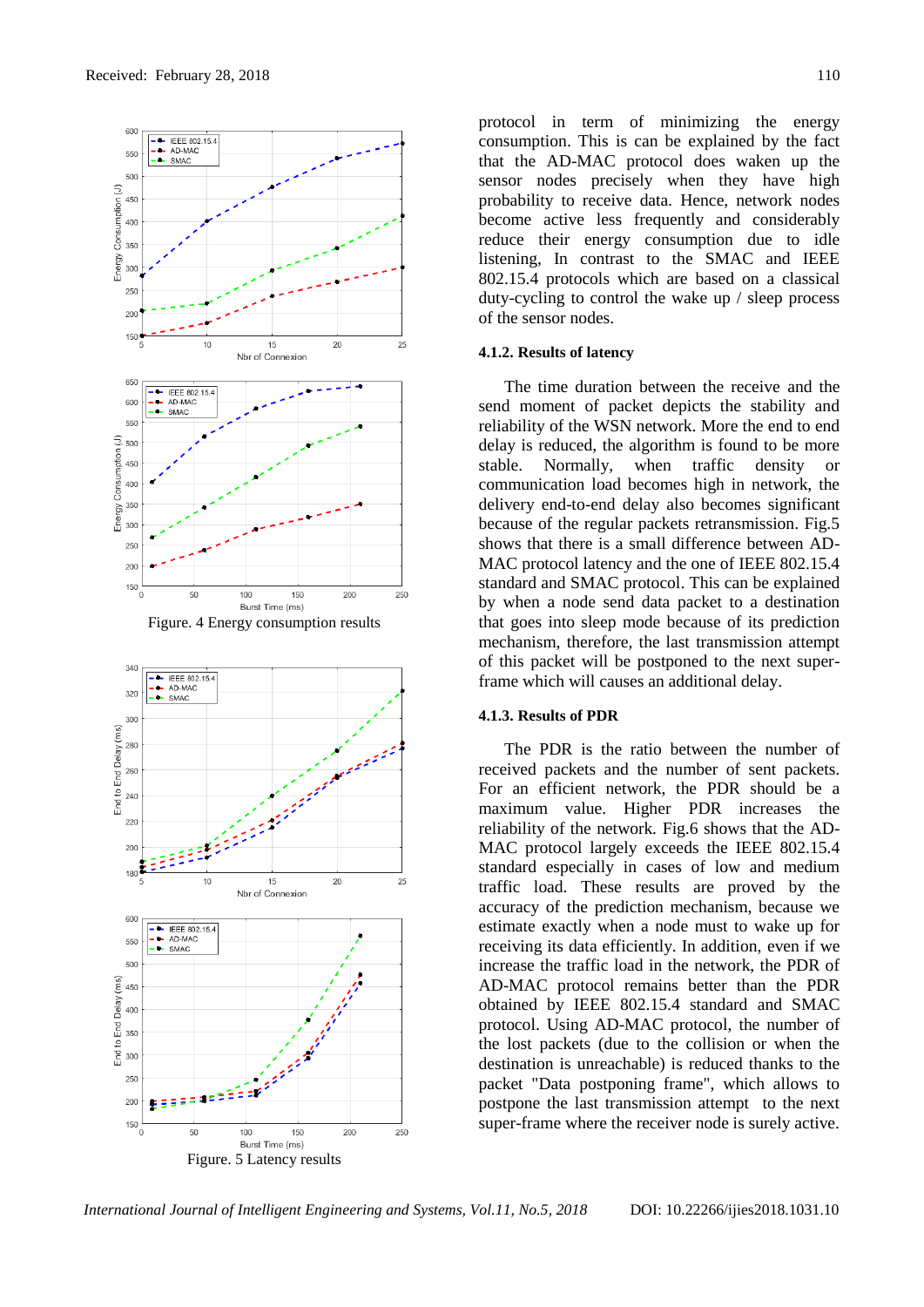

**4.2 Simulation results under CBR traffics**

In this section, AD-MAC protocol behaviour is examined using the CBR traffic. Network performance metrics are evaluated in first step by fixing the communications number at 10, and varying the packets transmission interval from 0.5s to 2.5s. While in second step of this simulation, the packets transmission interval between the events is fixed at 1.5s. Then, we varied the communications number from 5 to 25.

#### **4.2.1. Results of energy consumption**

The results shown in Fig.7 prove the efficiency of the AD-MAC protocol in terms of energy conservation thanks to its prediction process that vastly reduced the idle listening. According to these figures, the AD-MAC protocol perfectly arrives to adapt the traffic load with the duty cycle scheme. It is thanks to the fact of the sensor nodes will activate their radio interface only if they probably have data to transmit or to receive. Otherwise, the radio interface will remain inactive and preserve more energy. Therefore, AD-MAC protocol presents a better solution for efficient energy consumption. This clearly depicts the stability of the proposed protocol in comparison to the IEEE 802.15.4 and SMAC protocols.



#### **4.2.2. Results of latency**

In Fig.8 we can see that there is no difference between delivery end-to-end delay obtained by AD-MAC protocol and the one of IEEE 802.15.4 standard even we increase the communication load, which proves that the number of retransmitted packets (postponed packets) is decreased. In these experiments we used a CBR traffic which is characterized by periodic events generation. Therefore, we can say that the prediction process converges to correctly estimate the events generation periods. Consequently, we don't need to frequently postponing the transmission to the next super-frame when we use the CBR traffic, which will reduce the latency.

#### **4.2.3. Results of PDR**

The depicted results shown in Fig.9 show that there is a significant difference between the both curves, especially when the traffic load in the network is low or medium. AD-MAC protocol improves the PDR by minimizing packet loss due to collision. AD-MAC achieved these results thanks to the packet postponing procedure which allows the sender node to postpone the last retransmission attempt to the next super-frame where the destination node is probably reachable.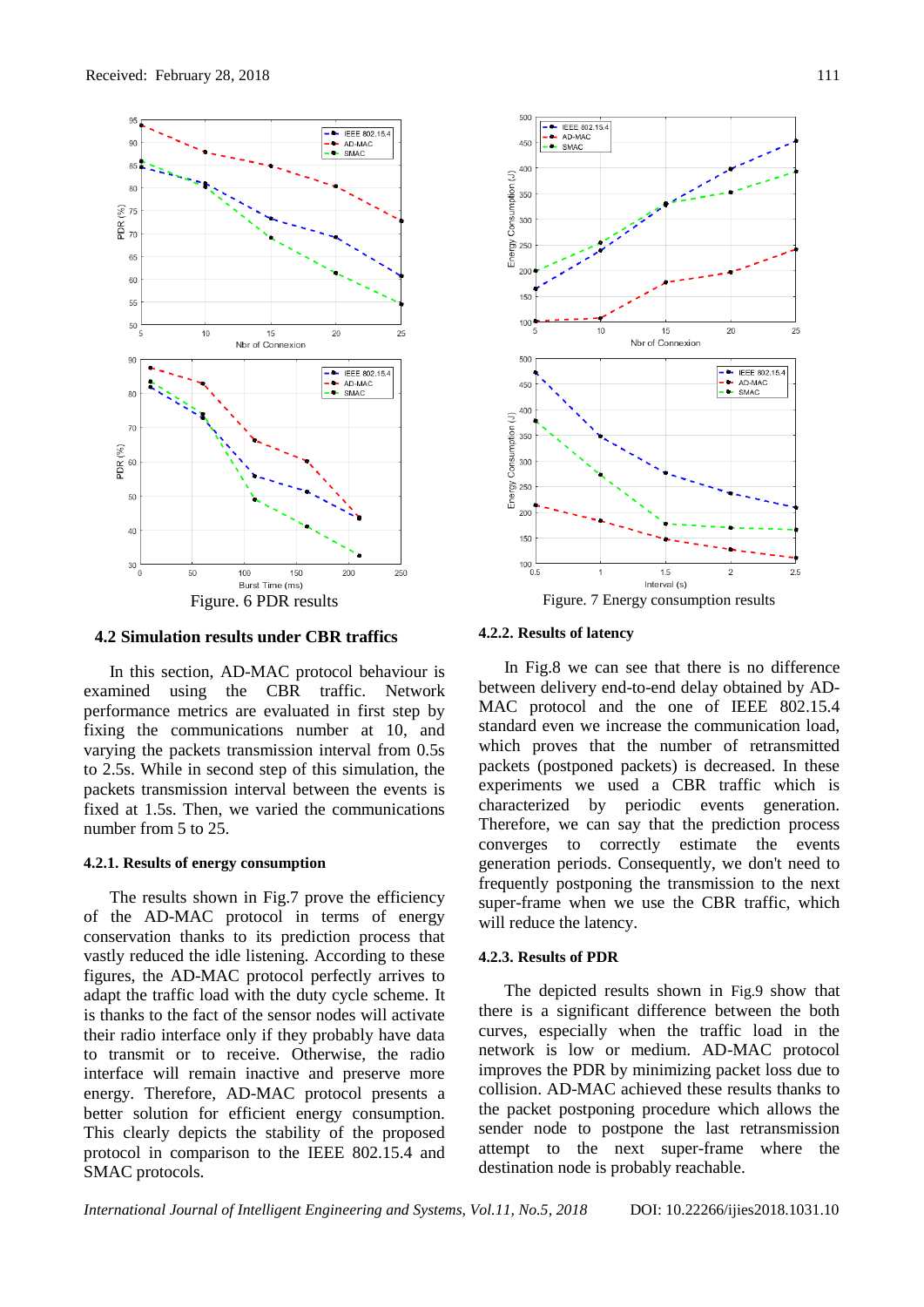

### **5. Conclusion**

In this article, we proposed a simple yet effective energy-efficient MAC protocol called AD-MAC for energy minimizing in wireless sensor networks. AD-MAC periodically adjusts each node's super-frame structure according to its previous traffic load. And the iteration of this adjustment quickly leads all network nodes to optimize efficiently the energy and improve the PDR without causing a large transmission delay. AD-MAC works in a full distributed manner, no requiring to any central computation, global time synchronization or the knowledge of nodes state, and brings no additional load to network. Simulation results via NS2 simulator validates that AD-MAC has better performance than IEEE 802.15.4 and SMAC protocols. A direction of our future work would be an extension of the AD-MAC protocol for improving the latency to be suitable to real time applications, and we intend adapting the AD-MAC protocol in different application environments..

## **References**

- [1] M. P. Ðurišic, Z. Tafa, G. Dimic, and V. Milutinovic, "A survey of military applications of wireless sensor networks", In: *Proc. of Embedded Computing, 2012 Mediterranean Conference on IEEE*, pp. 196-199, 2012.
- [2] J. Ko, C. Lu, M. B. Srivastava, J. A. Stankovic, A. Terzis, and M. Welsh, "Wireless sensor networks for healthcare", In: *Proc. of the IEEE*, Vol. 98, No 11, pp. 1947-1960, 2010.
- [3] D. Puccinelli and M. Haenggi, "Wireless sensor networks: applications and challenges of ubiquitous sensing", *IEEE Circuits and Systems Magazine*, Vol. 5, No. 3, pp. 19-31, 2005.
- [4] M. Stemm and R. H. Katz, "Measuring and Reducing Energy Consumption of Network Interfaces in Hand-Held Devices", *IEICE Transactions on Communications*, Vol. 80, No. 8, pp. 1125-1131, 1997.
- [5] I. Dbibih, O. Zytoune, and D. Aboutajdine, "On/off markov model based energy-delay aware mac protocol for wireless sensor network", *Wireless Personal Communications,* Vol. 78, No. 2, pp. 1143-1155, 2014.
- [6] Y. Zhan, Y. Xia, and M. Anwar, "GTS size adaptation algorithm for IEEE 802.15.4 wireless networks", *Ad Hoc Networks,* Vol. 37, pp. 486- 498, 2016.
- [7] F. Cuomo, A. Abbagnale, and E. Cipollone, "Cross-layer network formation for energy-